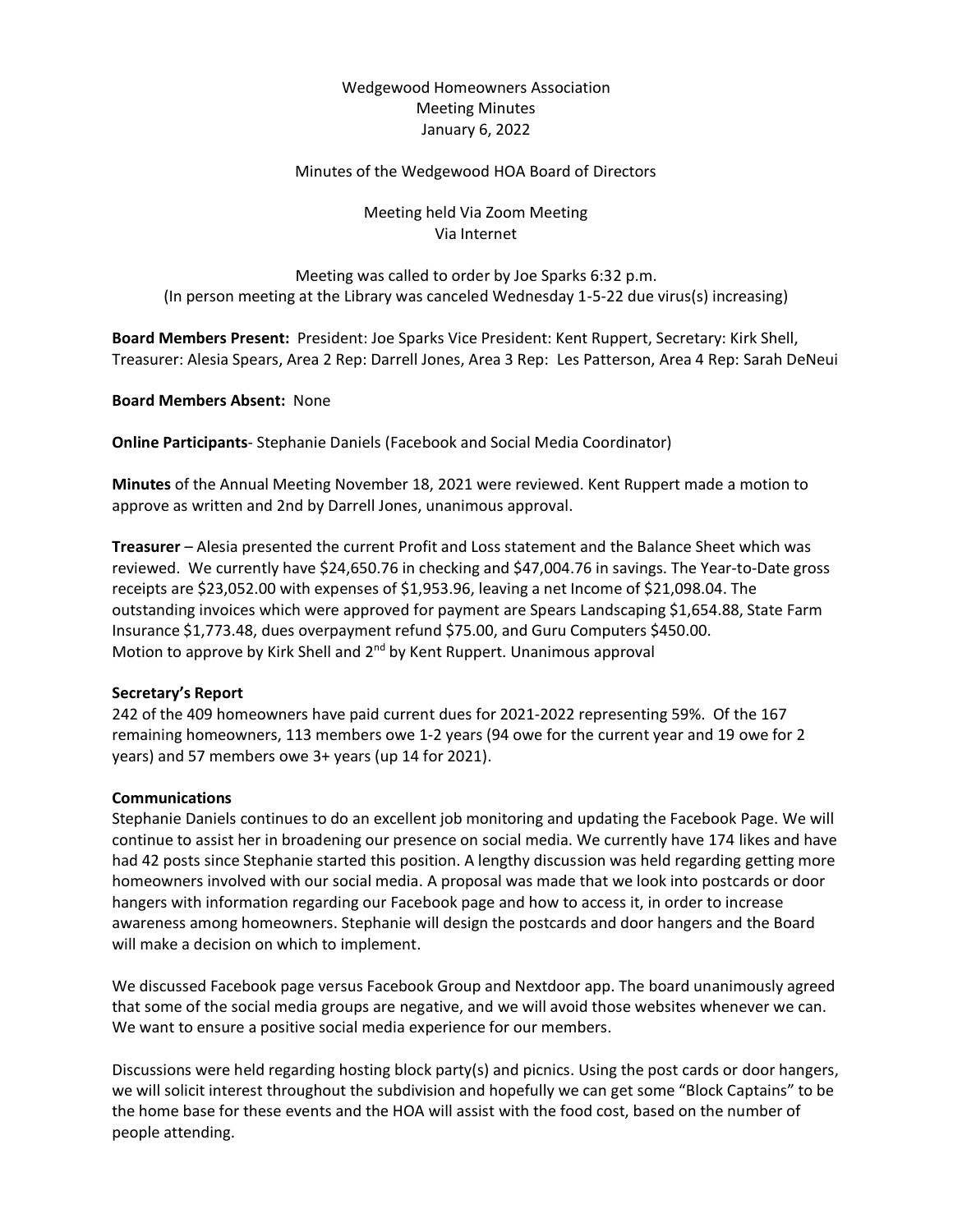#### **Go Green** Initiative

This will be an ongoing very slow process. As we collect emails thru stripe and annual payments, we will build our data base.

#### **Christmas Lights Contest**

This is one of our most exciting times and we greatly appreciate all of the participants and their efforts. Once again, we had an amazing number of homeowners decorate their homes (roughly 80). We were also added to the City of Broken Arrow Light Tour Map. In order to win, a homeowner must be current for the past years dues and not been a winner for the previous 2 years. This allows us to reach more homeowners in the HOA. 3 winners in each area were chosen.

### **Area 2**

1309 S Walnut Ave 1909 West Nashville St 1208 South Redbud Ave

# **Area 3**

1500 West Nashville St 1520 West Nashville St 1904 West Louisville St

### **Area 4**

1504 West Jackson Pl 1405 West Indianola St 1701 West Jackson Pl

### **Upcoming Events**

Neighborhood Garage Sale **April 23**

Neighborhood Dumpster Days **April 30** (Due to the large participation, 2 dumpsters will be available) A discussion was held to award homeowners a gift card for decorating their homes on other Holidays, (Easter-4<sup>th</sup> of July-Halloween, Etc.)

### **Lien Filings**

The process of filing liens on properties that are 3 or more years in arrears will resume in February. The lien process is required by the HOA By-Laws, however, the Board elected to delay the filings during the Covid and unemployment period.

### **Legal Items to address**

Removing references to the pool and its use from the By Laws Adding a Board Voting Position (Electronic Communications Director) (Kirk will contact the attorney regarding this matter)